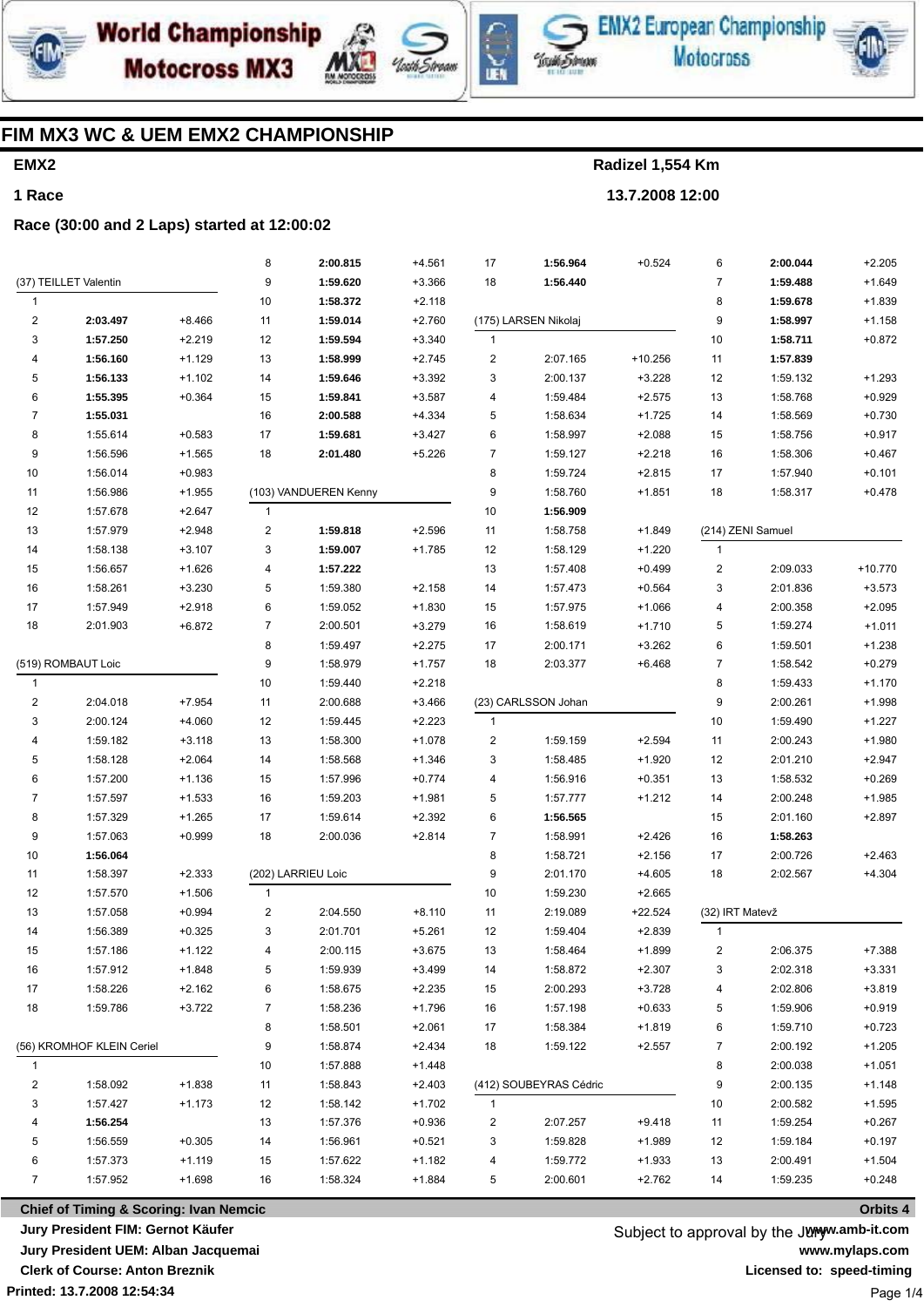





**EMX2 European Championship Motocross** 



### **FIM MX3 WC & UEM EMX2 CHAMPIONSHIP**

# **EMX2 1 Race**

#### **Race (30:00 and 2 Laps) started at 12:00:02**

| 15                      | 1:59.661             | $+0.674$ | 4                | 1:58.588                   | $+1.425$             | 13             | 2:00.395                 | $+0.136$  | $\boldsymbol{2}$ | 2:06.712                  | $+7.402$             |
|-------------------------|----------------------|----------|------------------|----------------------------|----------------------|----------------|--------------------------|-----------|------------------|---------------------------|----------------------|
| $16\,$                  | 2:02.413             | $+3.426$ | 5                | 1:59.889                   | $+2.726$             | 14             | 2:00.552                 | $+0.293$  | 3                | 2:02.201                  | $+2.891$             |
| 17                      | 1:58.987             |          | 6                | 2:01.606                   | $+4.443$             | 15             | 2:01.768                 | $+1.509$  | 4                | 1:59.310                  |                      |
| 18                      | 2:00.228             | $+1.241$ | $\overline{7}$   | 2:01.007                   | $+3.844$             | 16             | 2:00.821                 | $+0.562$  | 5                | 2:00.272                  | $+0.962$             |
|                         |                      |          | 8                | 1:58.725                   | $+1.562$             | 17             | 2:00.836                 | $+0.577$  | 6                | 2:01.056                  | $+1.746$             |
|                         | (144) NAUDE Sacha    |          | 9                | 2:00.097                   | $+2.934$             | 18             | 2:00.387                 | $+0.128$  | $\boldsymbol{7}$ | 2:00.435                  | $+1.125$             |
| $\mathbf{1}$            |                      |          | 10               | 1:58.019                   | $+0.856$             |                |                          |           | 8                | 2:01.687                  | $+2.377$             |
| $\overline{c}$          | 2:05.464             | $+6.484$ | 11               | 1:59.673                   | $+2.510$             |                | (48) SCHMIDINGER Andreas |           | 9                | 2:00.570                  | $+1.260$             |
| 3                       | 2:00.872             | $+1.892$ | 12               | 1:58.339                   | $+1.176$             | $\mathbf{1}$   |                          |           | 10               | 2:01.456                  | $+2.146$             |
| 4                       | 2:00.848             | $+1.868$ | 13               | 1:58.339                   | $+1.176$             | 2              | 2:10.481                 | $+11.578$ | 11               | 2:02.074                  | $+2.764$             |
| 5                       | 2:01.328             | $+2.348$ | 14               | 1:58.542                   | $+1.379$             | 3              | 2:01.645                 | $+2.742$  | 12               | 2:00.863                  | $+1.553$             |
| 6                       | 2:01.867             | $+2.887$ | 15               | 2:00.197                   | $+3.034$             | 4              | 2:01.662                 | $+2.759$  | 13               | 1:59.800                  | $+0.490$             |
| $\overline{7}$          | 2:01.773             | $+2.793$ | 16               | 2:00.888                   | $+3.725$             | 5              | 2:02.018                 | $+3.115$  | 14               | 2:02.107                  | $+2.797$             |
| 8                       | 2:01.232             | $+2.252$ | 17               | 1:59.829                   | $+2.666$             | 6              | 2:01.059                 | $+2.156$  | 15               | 2:00.437                  | $+1.127$             |
| 9                       | 2:00.565             | $+1.585$ | 18               | 1:59.042                   | $+1.879$             | $\overline{7}$ | 2:01.704                 | $+2.801$  | 16               | 2:01.226                  | $+1.916$             |
| 10                      | 2:00.313             | $+1.333$ |                  |                            |                      | 8              | 2:01.677                 | $+2.774$  | 17               | 2:04.701                  | $+5.391$             |
| 11                      | 1:58.980             |          |                  | (75) MORONI Rudy           |                      | 9              | 2:01.148                 | $+2.245$  | 18               | 2:02.506                  | $+3.196$             |
| 12                      | 1:59.825             | $+0.845$ | $\mathbf{1}$     |                            |                      | 10             | 2:00.193                 | $+1.290$  |                  |                           |                      |
| 13                      |                      |          |                  |                            |                      |                |                          |           |                  | (430) CHARLIER Christophe |                      |
|                         | 1:59.894             | $+0.914$ | $\boldsymbol{2}$ | 2:02.106                   | $+3.868$             | 11             | 1:59.404                 | $+0.501$  |                  |                           |                      |
| 14                      | 1:59.368             | $+0.388$ | 3                | 1:58.649                   | $+0.411$             | 12             | 1:59.825                 | $+0.922$  | $\mathbf{1}$     |                           |                      |
| 15                      | 1:59.178             | $+0.198$ | 4                | 1:58.238                   |                      | 13             | 2:00.153                 | $+1.250$  | $\boldsymbol{2}$ | 2:05.899                  | $+8.405$             |
| 16                      | 2:01.808             | $+2.828$ | 5                | 1:59.319                   | $+1.081$             | 14             | 2:00.337                 | $+1.434$  | 3                | 2:01.514                  | $+4.020$             |
| 17                      | 2:00.131             | $+1.151$ | 6                | 1:58.750                   | $+0.512$             | 15             | 1:58.903                 |           | 4                | 1:58.938                  | $+1.444$             |
| 18                      | 1:59.406             | $+0.426$ | $\overline{7}$   | 1:59.281                   | $+1.043$             | 16             | 1:59.659                 | $+0.756$  | 5                | 2:00.827                  | $+3.333$             |
|                         |                      |          | 8                | 1:59.179                   | $+0.941$             | 17             | 2:01.044                 | $+2.141$  | 6                | 1:59.510                  | $+2.016$             |
| (102) RAU Tommy         |                      |          | 9                | 2:00.936                   | $+2.698$             | 18             | 1:59.108                 | $+0.205$  | $\boldsymbol{7}$ | 2:34.700                  | $+37.206$            |
| $\mathbf{1}$            |                      |          | 10               | 2:02.423                   | $+4.185$             |                |                          |           | 8                | 1:59.245                  | $+1.751$             |
| $\overline{\mathbf{c}}$ | 2:05.710             | $+6.487$ | 11               | 2:04.055                   | $+5.817$             |                | (106) KOHUT Martin       |           | 9                | 2:00.315                  | $+2.821$             |
| 3                       | 2:00.767             | $+1.544$ | 12               | 2:01.607                   | $+3.369$             | $\mathbf{1}$   |                          |           | $10$             | 1:59.264                  | $+1.770$             |
| 4                       | 2:01.419             | $+2.196$ | 13               | 2:03.860                   | $+5.622$             | 2              | 2:10.509                 | $+12.066$ | 11               | 1:58.629                  | $+1.135$             |
| 5                       | 2:00.348             | $+1.125$ | 14               | 2:04.181                   | $+5.943$             | 3              | 2:04.811                 | $+6.368$  | 12               | 1:57.494                  |                      |
| 6                       | 1:59.223             |          | 15               | 2:02.695                   | $+4.457$             | 4              | 2:03.161                 | $+4.718$  | 13               | 2:00.311                  | $+2.817$             |
| 7                       | 2:01.247             | $+2.024$ | 16               | 2:03.839                   | $+5.601$             | 5              | 2:00.224                 | $+1.781$  | 14               | 1:59.522                  | $+2.028$             |
| 8                       | 2:00.668             | $+1.445$ | 17               | 2:04.184                   | $+5.946$             | 6              | 2:00.599                 | $+2.156$  | 15               | 1:59.235                  | $+1.741$             |
| 9                       | 1:59.866             | $+0.643$ | 18               | 2:06.507                   | $+8.269$             | $\overline{7}$ | 2:01.182                 | $+2.739$  | 16               | 1:58.820                  | $+1.326$             |
| 10                      | 2:01.618             | $+2.395$ |                  |                            |                      | 8              | 2:01.043                 | $+2.600$  | 17               | 1:58.615                  | $+1.121$             |
| 11                      | 1:59.933             | $+0.710$ |                  | (73) BERTUZZO Pier Filippo |                      | 9              | 2:01.207                 | $+2.764$  | 18               | 1:58.900                  | $+1.406$             |
| 12                      | 2:00.131             | $+0.908$ | 1                |                            |                      | 10             | 2:00.009                 | $+1.566$  |                  |                           |                      |
| 13                      | 2:00.820             | $+1.597$ | 2                | 2:06.906                   | $+6.647$             | 11             | 2:00.544                 | $+2.101$  | (149) IRT Jernej |                           |                      |
| 14                      | 2:01.174             | $+1.951$ | 3                | 2:00.332                   | $+0.073$             | 12             | 1:58.443                 |           | $\mathbf{1}$     |                           |                      |
| 15                      | 2:02.996             | $+3.773$ | 4                | 2:00.535                   | $+0.276$             | 13             | 1:59.342                 | $+0.899$  | 2                | 2:16.432                  | $+15.934$            |
| 16                      | 2:03.047             | $+3.824$ | 5                | 2:02.659                   | $+2.400$             | 14             | 1:59.699                 | $+1.256$  | 3                | 2:02.404                  | $+1.906$             |
| 17                      | 2:03.759             | $+4.536$ | 6                | 2:03.084                   | $+2.825$             | 15             | 1:59.830                 | $+1.387$  | 4                | 2:01.946                  | $+1.448$             |
| 18                      | 2:03.751             | $+4.528$ | 7                | 2:03.544                   | $+3.285$             | 16             | 1:59.118                 | $+0.675$  | 5                | 2:01.584                  | $+1.086$             |
|                         |                      |          | 8                | 2:04.732                   | $+4.473$             | 17             | 2:01.903                 | $+3.460$  | 6                | 2:01.036                  | $+0.538$             |
|                         | (62) GERČAR Klemen   |          | 9                | 2:00.259                   |                      | 18             | 2:01.583                 | $+3.140$  | 7                | 2:00.580                  | $+0.082$             |
| 1                       |                      |          | 10               | 2:02.694                   | $+2.435$             |                |                          |           | 8                | 2:02.835                  | $+2.337$             |
| $\overline{\mathbf{c}}$ |                      |          |                  |                            |                      |                |                          |           |                  |                           |                      |
|                         |                      |          |                  |                            |                      |                |                          |           |                  |                           |                      |
| 3                       | 1:58.329<br>1:57.163 | $+1.166$ | 11<br>12         | 2:02.618<br>2:00.507       | $+2.359$<br>$+0.248$ | $\mathbf{1}$   | (501) MULEC Toni         |           | 9<br>10          | 2:01.273<br>2:01.200      | $+0.775$<br>$+0.702$ |

**Printed: 13.7.2008 12:54:34 Chief of Timing & Scoring: Ivan Nemcic Jury President FIM: Gernot Käufer Jury President UEM: Alban Jacquemai Clerk of Course: Anton Breznik**

Subject to approval by the Juryw.amb-it.com **www.mylaps.com Licensed to: speed-timing** Page 2/4

#### **Orbits 4**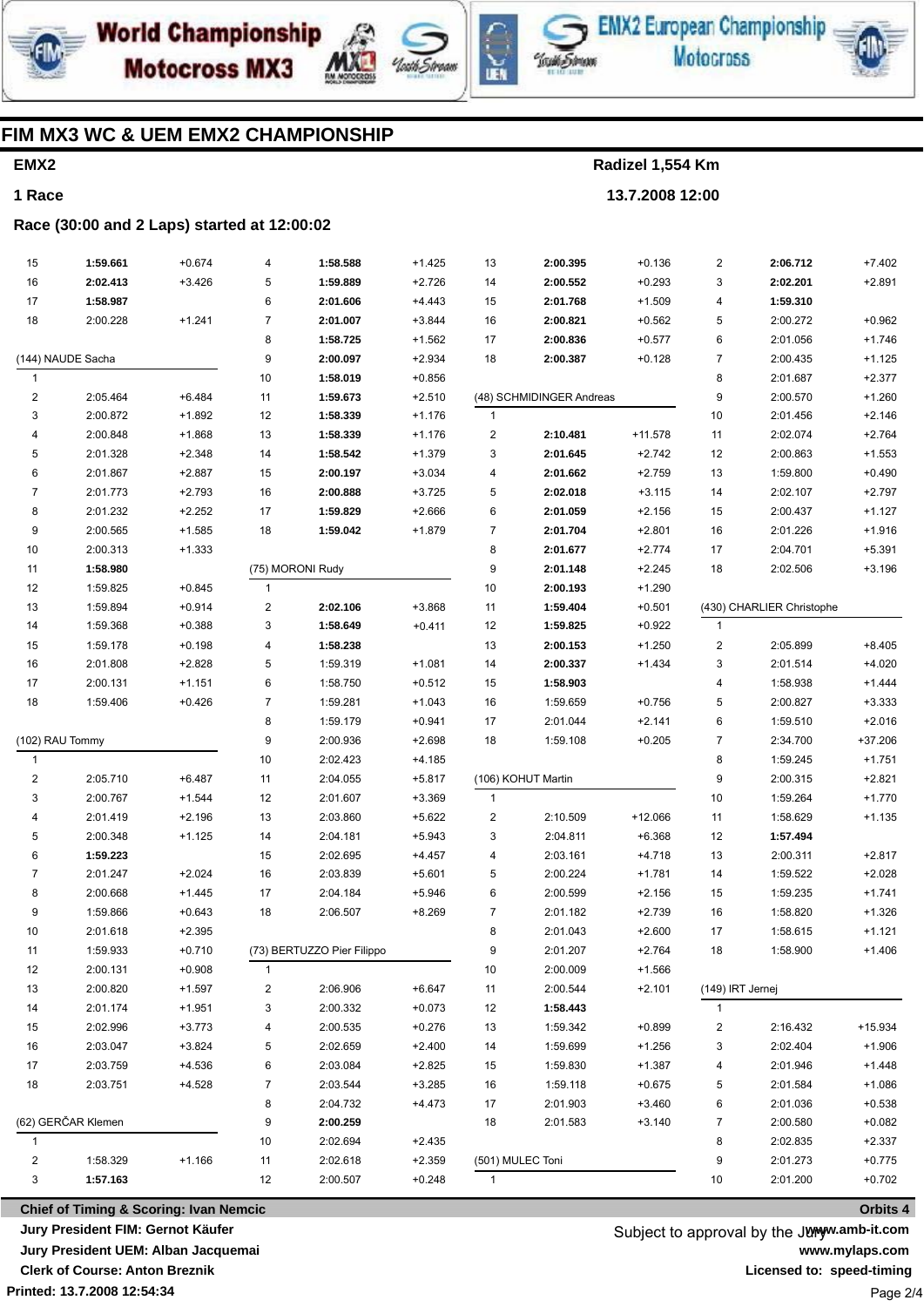





EMX2 European Championship **Motocross** 



### **FIM MX3 WC & UEM EMX2 CHAMPIONSHIP**

# **EMX2 1 Race**

**Radizel 1,554 Km 13.7.2008 12:00**

#### **Race (30:00 and 2 Laps) started at 12:00:02**

| 11             | 2:00.918                                          | $+0.420$ |                | (671) INDREK Magi  |          | 9                       | 3:07.128               | $+1:09.141$ |                         | (116) LOVAKOVIĆ Mirko    |          |
|----------------|---------------------------------------------------|----------|----------------|--------------------|----------|-------------------------|------------------------|-------------|-------------------------|--------------------------|----------|
| 12             | 2:00.498                                          |          | $\mathbf{1}$   |                    |          | 10                      | 2:00.593               | $+2.606$    | 1                       |                          |          |
| 13             | 2:00.555                                          | $+0.057$ | $\overline{c}$ | 2:05.959           | $+5.953$ | 11                      | 1:59.429               | $+1.442$    | $\overline{\mathbf{c}}$ | 2:07.772                 | $+2.998$ |
| 14             | 2:01.008                                          | $+0.510$ | 3              | 2:01.466           | $+1.460$ | 12                      | 1:59.776               | $+1.789$    | 3                       | 2:06.088                 | $+1.314$ |
| 15             | 2:01.781                                          | $+1.283$ | 4              | 2:00.006           |          | 13                      | 1:59.874               | $+1.887$    | 4                       | 2:08.509                 | $+3.735$ |
| 16             | 2:02.648                                          | $+2.150$ | 5              | 2:00.086           | $+0.080$ | 14                      | 2:01.688               | $+3.701$    | 5                       | 2:07.080                 | $+2.306$ |
| 17             | 2:02.829                                          | $+2.331$ | 6              | 2:04.059           | $+4.053$ | 15                      | 1:59.909               | $+1.922$    | 6                       | 2:04.898                 | $+0.124$ |
| 18             | 2:03.762                                          | $+3.264$ | $\overline{7}$ | 2:04.311           | $+4.305$ | 16                      | 1:59.410               | $+1.423$    | $\overline{7}$          | 2:14.055                 | $+9.281$ |
|                |                                                   |          | 8              | 2:05.101           | $+5.095$ | 17                      | 2:00.734               | $+2.747$    | 8                       | 2:07.904                 | $+3.130$ |
|                | (220) CHARRON Yann                                |          | 9              | 2:01.489           | $+1.483$ | 18                      | 2:00.936               | $+2.949$    | 9                       | 2:08.393                 | $+3.619$ |
| $\mathbf{1}$   |                                                   |          | 10             | 2:00.920           | $+0.914$ |                         |                        |             | 10                      | 2:08.088                 | $+3.314$ |
| 2              | 2:09.156                                          | $+8.202$ | 11             | 2:04.057           | $+4.051$ |                         | (139) SAULMIER Laurent |             | 11                      | 2:20.753                 | +15.979  |
| 3              | 2:06.391                                          | $+5.437$ | 12             | 2:02.997           | $+2.991$ | $\mathbf{1}$            |                        |             | 12                      | 2:24.003                 | +19.229  |
| 4              | 2:01.798                                          | $+0.844$ | 13             | 2:02.485           | $+2.479$ | $\overline{\mathbf{c}}$ | 2:07.470               | $+6.693$    | 13                      | 2:11.046                 | $+6.272$ |
| 5              | 2:02.622                                          | $+1.668$ | 14             | 2:01.686           | $+1.680$ | 3                       | 2:03.023               | $+2.246$    | 14                      | 2:04.774                 |          |
| 6              | 2:01.820                                          | $+0.866$ | 15             | 2:04.567           | $+4.561$ | 4                       | 2:01.742               | $+0.965$    | 15                      | 2:14.698                 | $+9.924$ |
| 7              | 2:01.399                                          | $+0.445$ | 16             | 2:04.629           | $+4.623$ | 5                       | 2:01.414               | $+0.637$    | 16                      | 2:08.087                 | $+3.313$ |
| 8              | 2:02.853                                          | $+1.899$ | 17             | 2:04.339           | $+4.333$ | 6                       | 2:01.872               | $+1.095$    | 17                      | 2:08.807                 | $+4.033$ |
| 9              | 2:04.021                                          | $+3.067$ | 18             | 2:01.610           | $+1.604$ | $\overline{7}$          | 2:00.777               |             |                         |                          |          |
| 10             | 2:01.935                                          | $+0.981$ |                |                    |          | 8                       | 2:01.460               | $+0.683$    |                         | (125) RINGHOFER Philipp  |          |
| 11             | 2:03.355                                          | $+2.401$ |                | (51) WOUTS Kevin   |          | 9                       | 2:02.340               | $+1.563$    | $\overline{1}$          |                          |          |
| 12             | 2:00.954                                          |          | 1              |                    |          | 10                      | 2:03.141               | $+2.364$    | $\overline{\mathbf{c}}$ | 2:04.723                 | $+5.913$ |
| 13             | 2:01.742                                          | $+0.788$ | $\overline{c}$ | 2:05.536           | $+4.668$ | 11                      | 2:02.210               | $+1.433$    | 3                       | 2:03.352                 | $+4.542$ |
| 14             | 2:01.411                                          | $+0.457$ | 3              | 2:04.817           | $+3.949$ | 12                      | 2:01.138               | $+0.361$    | 4                       | 2:00.739                 | $+1.929$ |
| 15             | 2:04.131                                          | $+3.177$ | 4              | 2:01.055           | $+0.187$ | 13                      | 2:03.382               | $+2.605$    | 5                       | 2:02.111                 | $+3.301$ |
| 16             | 2:02.225                                          | $+1.271$ | 5              | 2:00.991           | $+0.123$ | 14                      | 2:07.825               | $+7.048$    | 6                       | 2:01.764                 | $+2.954$ |
| 17             | 2:00.971                                          | $+0.017$ | 6              | 2:02.323           | $+1.455$ | 15                      | 2:08.141               | $+7.364$    | $\overline{7}$          | 2:00.419                 | $+1.609$ |
| 18             | 2:01.151                                          | $+0.197$ | $\overline{7}$ | 2:03.143           | $+2.275$ | 16                      | 2:11.812               | $+11.035$   | 8                       | 2:00.020                 | $+1.210$ |
|                |                                                   |          | 8              | 2:02.327           | $+1.459$ | 17                      | 2:08.226               | $+7.449$    | 9                       | 2:00.458                 | $+1.648$ |
|                | (100) AUBERSON Killian                            |          | 9              | 2:01.347           | $+0.479$ |                         |                        |             | 10                      | 1:59.435                 | $+0.625$ |
| $\mathbf{1}$   |                                                   |          | 10             | 2:01.171           | $+0.303$ | (170) FORS Kevin        |                        |             | 11                      | 1:59.877                 | $+1.067$ |
| $\overline{2}$ | 2:04.333                                          | $+3.572$ | 11             | 2:00.868           |          | $\mathbf{1}$            |                        |             | 12                      | 1:59.930                 | $+1.120$ |
| 3              | 2:02.865                                          | $+2.104$ | 12             | 2:01.462           | $+0.594$ | $\overline{\mathbf{c}}$ | 2:07.184               | $+4.526$    | 13                      | 2:00.370                 | $+1.560$ |
| 4              | 2:01.234                                          | $+0.473$ | 13             | 2:01.287           | $+0.419$ | 3                       | 2:05.582               | $+2.924$    | 14                      | 1:58.810                 |          |
| 5              | 2:00.803                                          | $+0.042$ | 14             | 2:02.990           | $+2.122$ | 4                       | 2:02.658               |             | 15                      | 2:00.805                 | $+1.995$ |
| 6              | 2:01.114                                          | $+0.353$ | 15             | 2:04.589           | $+3.721$ | 5                       | 2:03.201               | $+0.543$    | 16                      | 2:00.156                 | $+1.346$ |
| $\overline{7}$ | 2:00.761                                          |          | 16             | 2:04.735           | $+3.867$ | 6                       | 2:07.794               | $+5.136$    |                         |                          |          |
| 8              | 2:01.349                                          | $+0.588$ | 17             | 2:04.231           | $+3.363$ | 7                       | 2:04.188               | $+1.530$    |                         | (262) DEL SEGATO Giacomo |          |
| 9              | 2:02.166                                          | $+1.405$ | 18             | 2:03.015           | $+2.147$ | 8                       | 2:07.493               | $+4.835$    | $\mathbf{1}$            |                          |          |
| 10             | 2:10.210                                          | $+9.449$ |                |                    |          | 9                       | 2:05.017               | $+2.359$    | 2                       | 1:57.415                 |          |
| 11             | 2:02.412                                          | $+1.651$ |                | (27) GREGORY Lewis |          | 10                      | 2:04.027               | $+1.369$    | 3                       | 1:57.886                 | $+0.471$ |
| 12             | 2:02.328                                          | $+1.567$ | 1              |                    |          | 11                      | 2:08.959               | $+6.301$    | 4                       | 1:57.687                 | $+0.272$ |
| 13             | 2:01.381                                          | $+0.620$ | $\overline{c}$ | 2:03.920           | $+5.933$ | 12                      | 2:06.123               | $+3.465$    | 5                       | 1:59.516                 | $+2.101$ |
| 14             | 2:02.524                                          | $+1.763$ | 3              | 1:58.819           | $+0.832$ | 13                      | 2:07.032               | $+4.374$    | 6                       | 1:59.326                 | $+1.911$ |
| 15             | 2:03.391                                          | $+2.630$ | 4              | 1:57.987           |          | 14                      | 2:08.613               | $+5.955$    | 7                       | 2:03.582                 | $+6.167$ |
| 16             | 2:02.287                                          | $+1.526$ | 5              | 1:58.678           | $+0.691$ | 15                      | 2:11.602               | $+8.944$    | 8                       | 2:02.198                 | $+4.783$ |
| 17             | 2:04.544                                          | $+3.783$ | 6              | 1:58.253           | $+0.266$ | 16                      | 2:09.283               | $+6.625$    | 9                       | 2:00.058                 | $+2.643$ |
| 18             | 2:01.952                                          | $+1.191$ | 7              | 1:58.531           | $+0.544$ | 17                      | 2:08.400               | $+5.742$    | 10                      | 2:01.630                 | $+4.215$ |
|                |                                                   |          | 8              | 1:59.430           | $+1.443$ |                         |                        |             | 11                      | 2:04.590                 | $+7.175$ |
|                | <b>Chief of Timing &amp; Scoring: Ivan Nemcic</b> |          |                |                    |          |                         |                        |             |                         |                          | Orbits 4 |

**Printed: 13.7.2008 12:54:34 Chief of Timing & Scoring: Ivan Nemcic Jury President FIM: Gernot Käufer Jury President UEM: Alban Jacquemai Clerk of Course: Anton Breznik**

Subject to approval by the Juryw.amb-it.com **www.mylaps.com Licensed to: speed-timing** Page 3/4